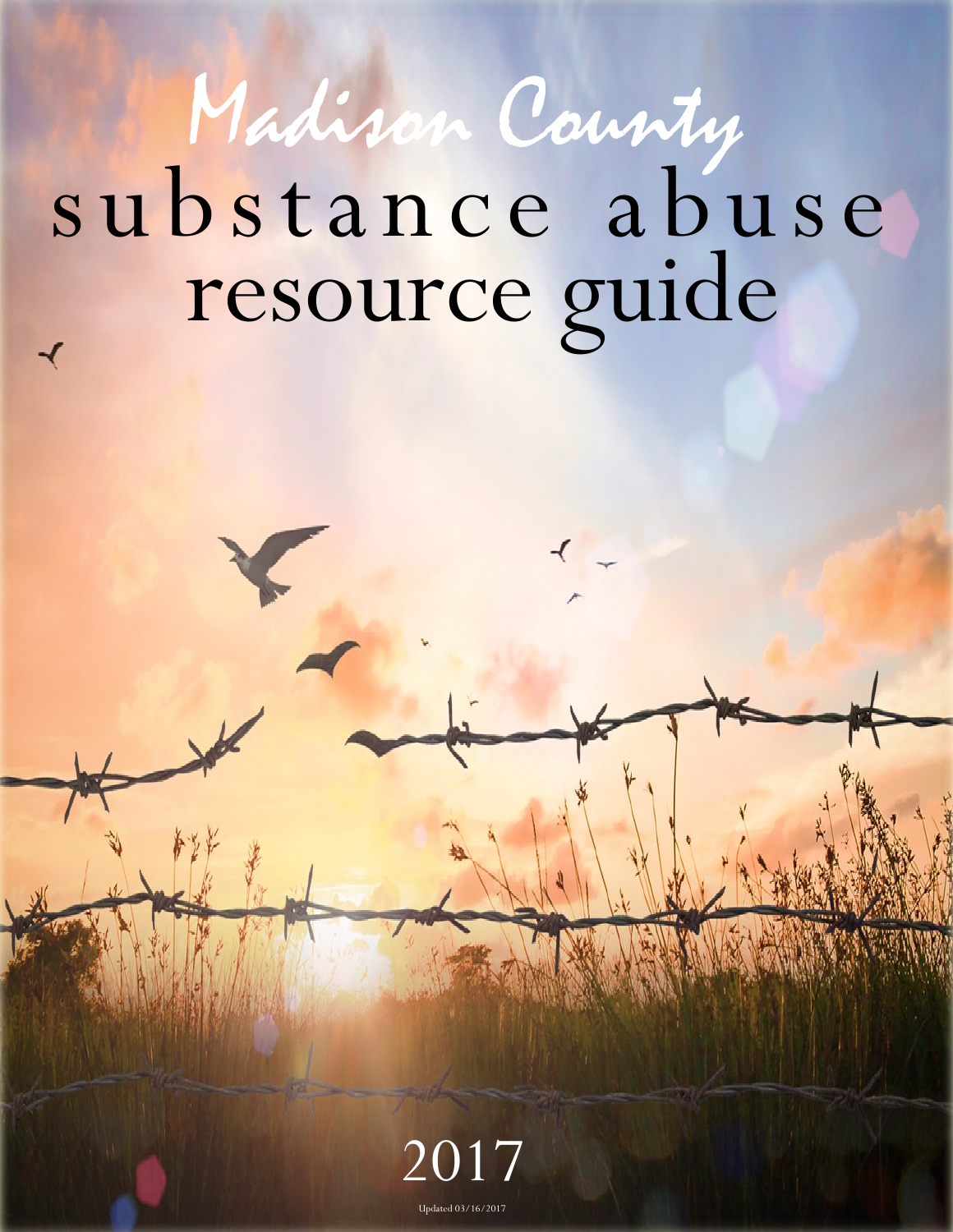# Table of Contents

| <b>Medical Detoxification</b>                         |
|-------------------------------------------------------|
| <b>Residential Treatment</b>                          |
| <b>Peer-Based Residential Recovery Centers</b>        |
| <b>Intensive Outpatient / Partial Hospitalization</b> |
| <b>Outpatient</b>                                     |
| <b>Medication Assisted Treatment</b>                  |
| <b>Community Support Meetings</b>                     |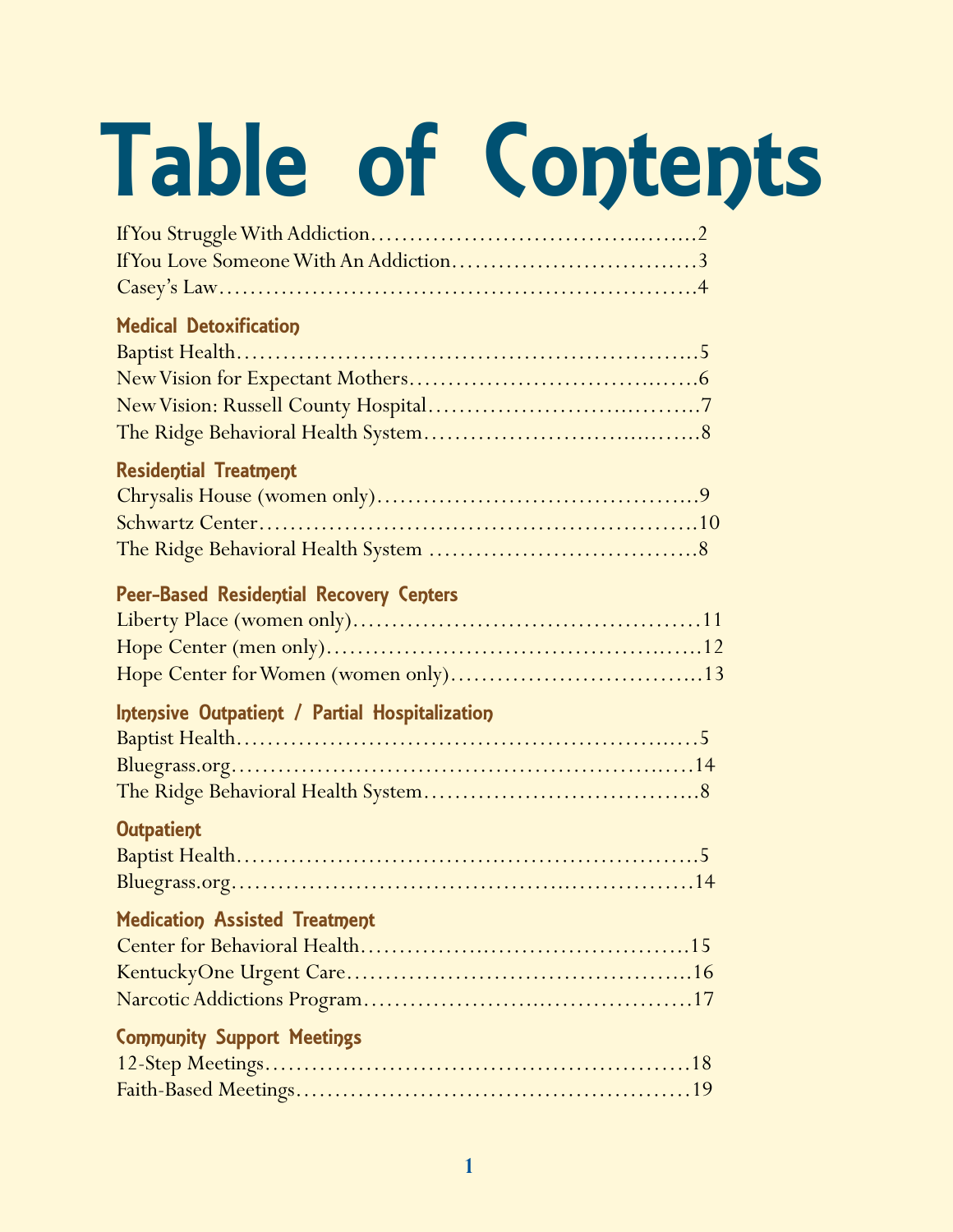## If You Struggle With Addiction…

Overcome the denial that comes with addiction. ("I can quit anytime I want. This just isn't a good time." "I'm not as addicted as other people.") Over 90% of people in our community are not dependent on alcohol or another drug. When you spend time with people who also use drugs, it makes your own behavior seem normal. Chemical dependency is not normal. This is your denial talking.

You have a disease. Not a bad character. Not bad morals. Addiction is a disease that has changed the chemistry in your brain. Cravings and withdrawal are very real symptoms of this disease, and they likely have caused you to make decisions that you wouldn't have made otherwise. In order to stop making bad decisions, you have to treat the disease. You are not a bad person, you are a person with a disease.

> It is a treatable disease. Your brain chemistry can return to normal with a lot of sustained hard work. Treating any disease means following strict guidelines, being willing to feel uncomfortable, and learning new ways to live. Addiction is no different. You must be willing to do whatever it takes to allow your brain chemistry to recalibrate without alcohol and other drugs.

There is help out there. Yes, many programs have waiting lists. Get on the waiting list and begin your journey. Attend meetings while you wait, and stick with the winners. (Yes, you can meet unhealthy people at meetings. You can also meet healthy people. You decide.) Decide to take control of your life and do not use circumstances as an excuse for sliding back into old habits. You are the only one who can change your life. Many people have done it before you.



2.

5.

1.

3.

Don't allow the past to define you. Maybe you've tried treatment before and relapsed. Maybe you've made promises to yourself that you haven't kept. Think about what you've learned from those slips, and decide how you're going to handle challenges moving forward. Every attempt at recovery is valuable, and you have learned things that will help you now.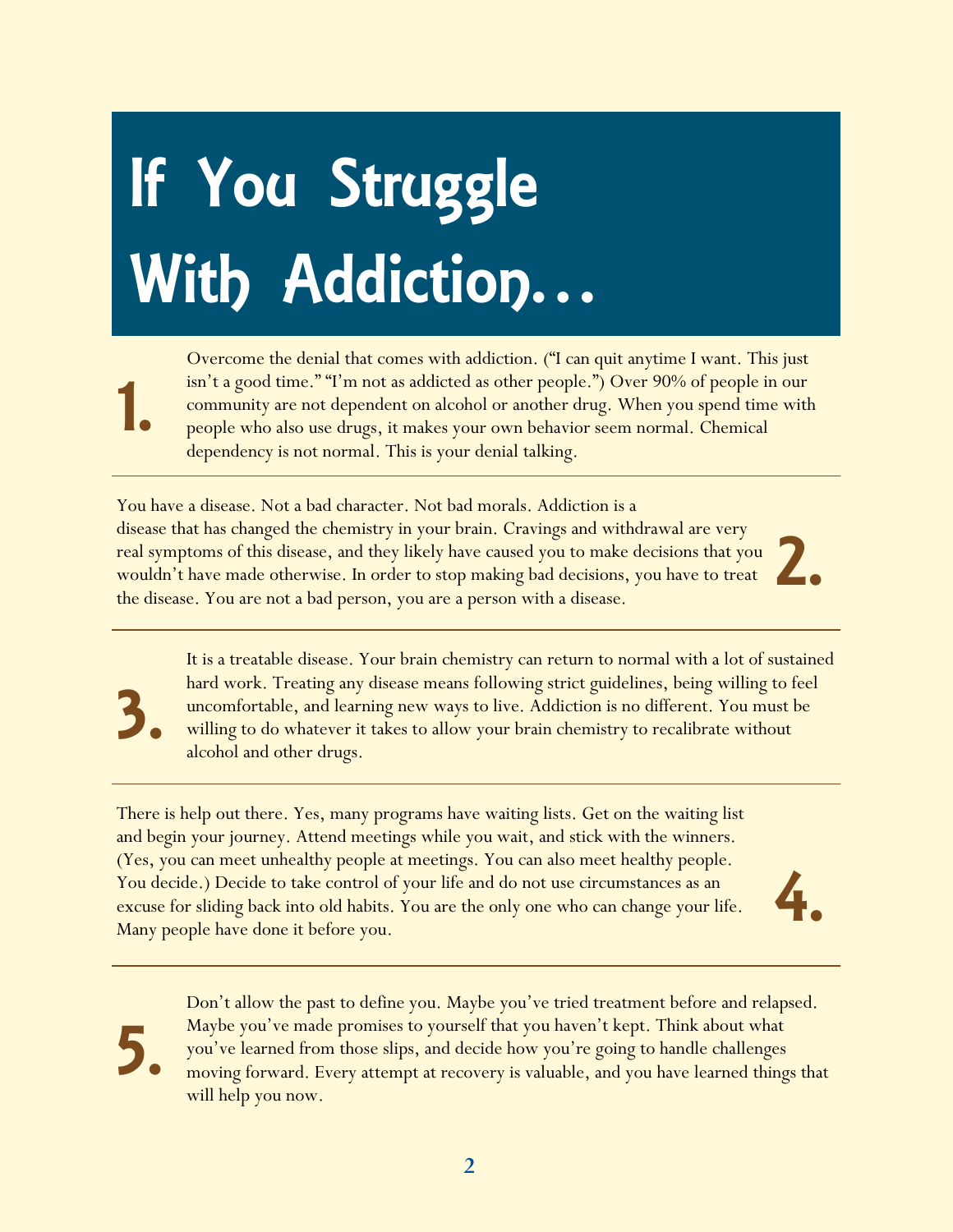## If You Love Someone With an Addiction....

Addiction is a disease. A person with a substance dependency will keep using drugs no matter the consequences because of chemical changes in the brain. Their bad choices are manifestations of their disease, not an indication of a morally flawed character.

The rules for loving someone with this disease are different than the rules of loving someone with cancer or the flu. Usually, when someone we love is sick, we step in to ease their burden. With addiction, this kind of "support" only enables and strengthens the disease.

> You didn't CAUSE it, you can't CURE it, and you can't CONTROL it. You are powerless over someone else's addiction. No amount of love, motivation, generosity, firmness, despair, pleading, negotiating, or anger will eliminate someone's addiction.

Even though you cannot cause someone to use alcohol or drugs, you can contribute to their addiction by enabling them. This means that you find yourself taking more responsibility for your loved one's life than they take for themselves. If a person does not have to deal with the consequences of their choices, they have little motivation to change.



2.

5.

1.

3.

If you feel the need to offer financial support, only offer that support toward treatment and recovery opportunities. Do not pay for cigarettes, legal fines, rent, gas, cell phones or any other expenses that an adult should be expected to manage. Be clear that the only support you will offer is treatment.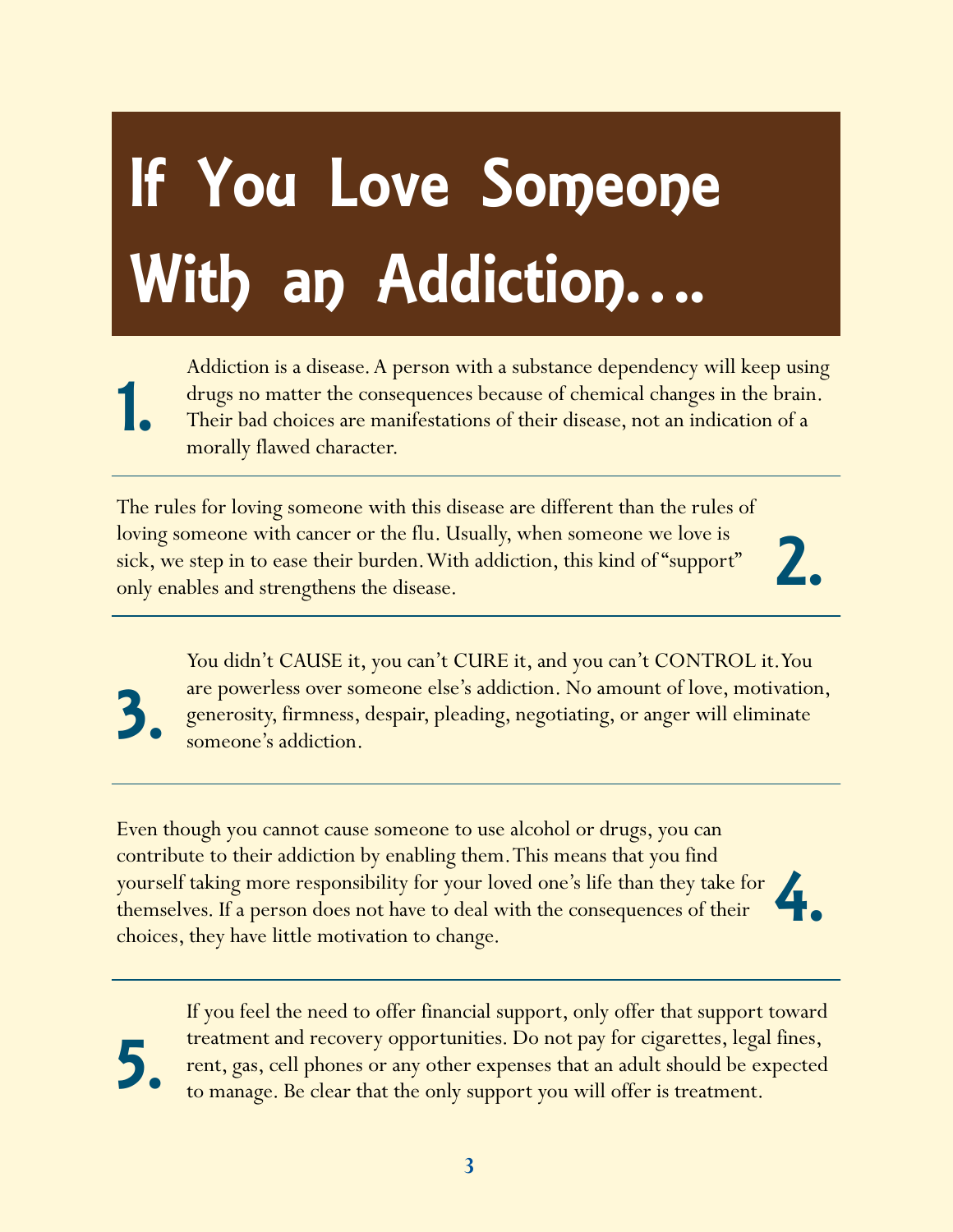## Casey's Law:

### Matthew Casey Wethington Act for Substance **Abuse Intervention**

Casey's Law allows the parents, relatives or friends of an addicted person to lawfully intervene and request involuntary, courtordered addiction treatment for their loved one.

### Steps Involved in Casey's Law:

- 1. The petitioner must complete a petition form. (You can find it at www.caseyslaw.org and look under Casey's Law Kentucky / Steps in the Process).
- 2. File the petition with your county's Circuit Clerk.
- 3. The court will review the petition, take an "under oath" statement from you, and make a decision.
- 4. If the court agrees that there is probably cause to proceed with the process, the addicted person will be notified and a hearing will occur within 2 weeks.
- 5. The addicted person will be under court order to be assessed by 2 healthcare professionals, one of which must be a physician.
- 6. The court will decide whether or not the addicted person must complete involuntary addiction treatment (duration of treatment: between 60— 360 days).
- 7. The petitioner will be responsible for locating a treatment facility and paying any treatment fees.

This act provides a means of intervening with someone who is unable to recognize their own need for treatment due to their impairment. Studies show that involuntary treatment can be just as effective as voluntary treatment. Denial and distorted thinking impede a person's ability to make a rational decision but once in treatment, many people realize that their chemical dependency is more than they can handle on their own.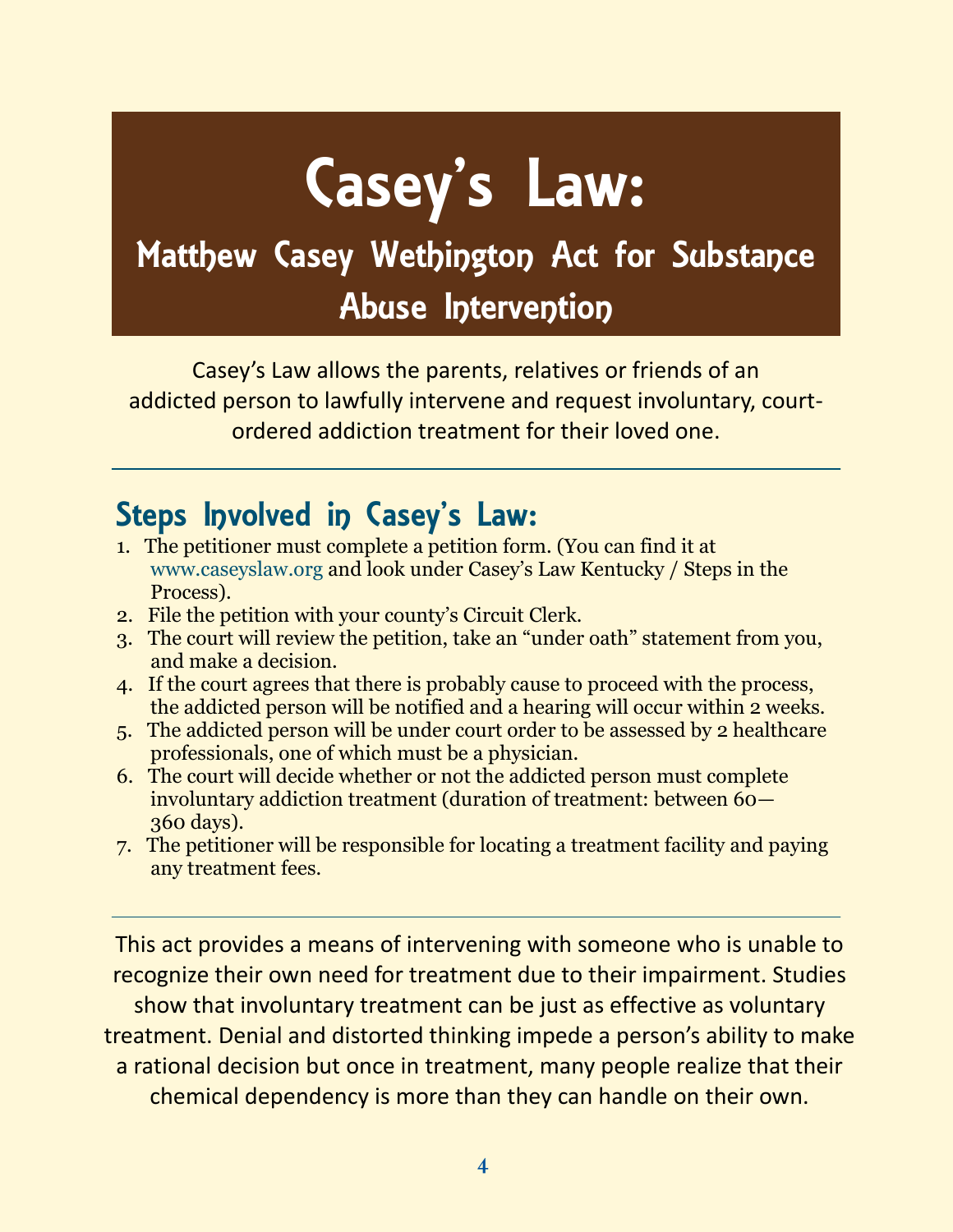# Baptist Health

Baptist Health has a variety of programs, both in Richmond and Corbin. An individual can be assessed by the Emergency Department at Baptist Health in Richmond, and then have the option of being transferred to the Trillium Center in Corbin for medical detox. Both sites offer Intensive Outpatient (IOP) and Outpatient substance abuse treatment.

ADDRESS: 801 Eastern ByPass, Richmond KY 40475 PHONE: 859-623-3131

**OFFICE HOURS:** assessments conducted 24/7 in Emergency Department

**FEES:** Medicaid, most insurance accepted

SPECIFIC POPULATIONS SERVED: Men and women over the age of 18 Pregnant women are referred elsewhere after assessment

ELIGIBILITY REQUIREMENTS:

Emergency need for detoxification Substance use disorder Over the age of 18

PHILOSPHY: Integrative, multidisciplinary

STRATEGIES: medical detox (Corbin), addiction education, 12-step meetings, individual and group counseling

SMOKING POLICY: No smoking inside facilities; designated smoking area outside

MEDICATION-ASSISTED TREATMENT POLICY: Vivitrol accepted in Richmond IOP; Corbin has MAT-specific IOP and abstinence-based IOP

TYPICAL WAITING LIST: inpatient detox / IOP: none; Outpatient: 2-3 weeks

TYPICAL LENGTH OF TREATMENT STAY: inpatient detox: 3 days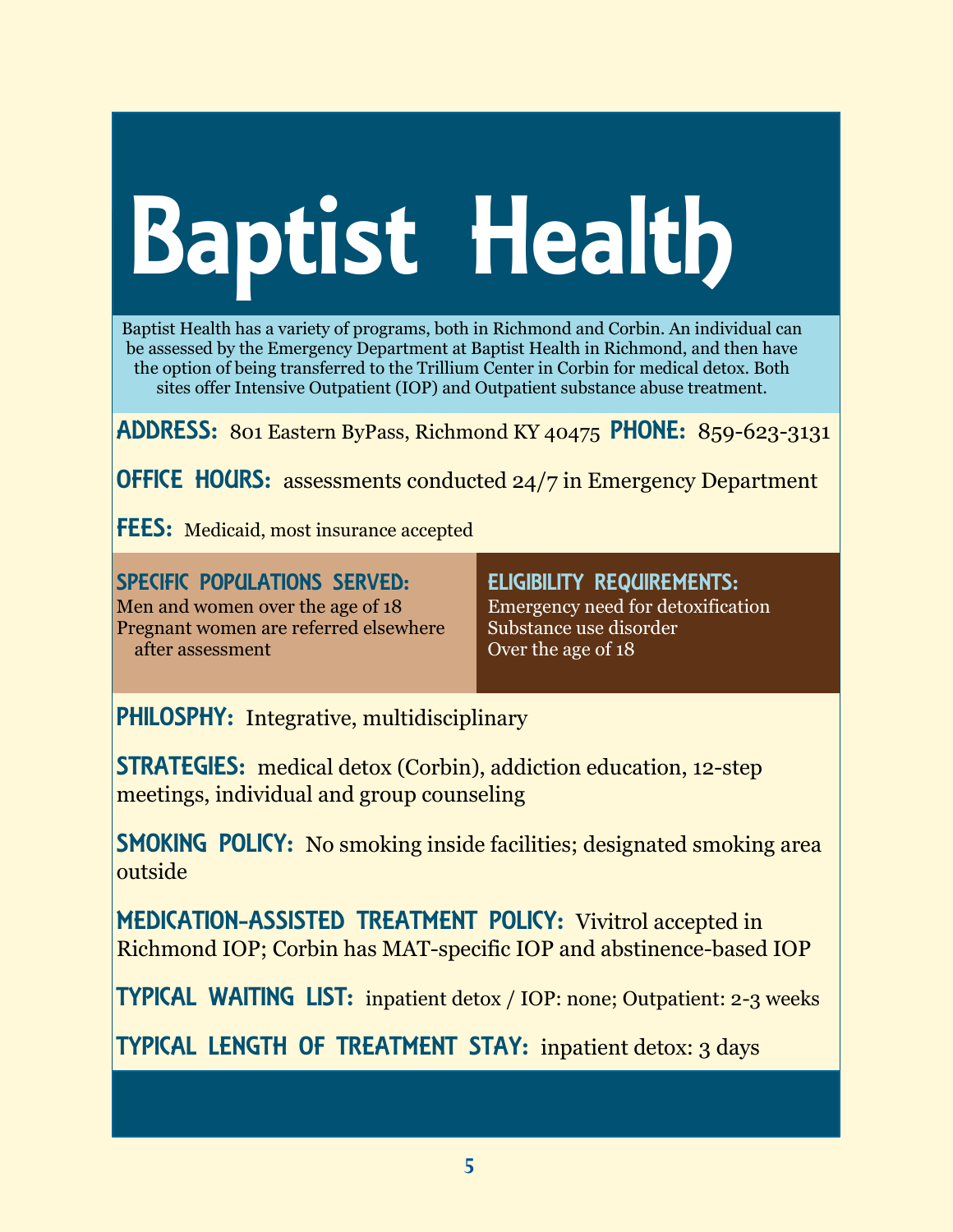## New Vision for Expectant Mothers

New Vision for Expectant Mothers at Norton Women's and Children's Hospital in Louisville specializes in treatment for pregnant women.

ADDRESS: 4001 Dutchmans Lane, Louisville KY 40207 PHONE: 502-559-4375

**OFFICE HOURS:** phone assessments conducted 24/7

**FEES:** accepts Medicaid and most insurance plans; call for more information

SPECIFIC POPULATIONS SERVED: Pregnant women

ELIGIBILITY REQUIREMENTS: Women are screened by a clinician to determine eligibility and level of service needed

PHILOSPHY: Medical detoxification

STRATEGIES: medical detoxification, discharge planning

SMOKING POLICY: No smoking inside facilities; designated smoking area outside

MEDICATION-ASSISTED TREATMENT POLICY: evaluated on a case-bycase basis

TYPICAL WAITING LIST: minimal

TYPICAL LENGTH OF TREATMENT STAY: 2-5 days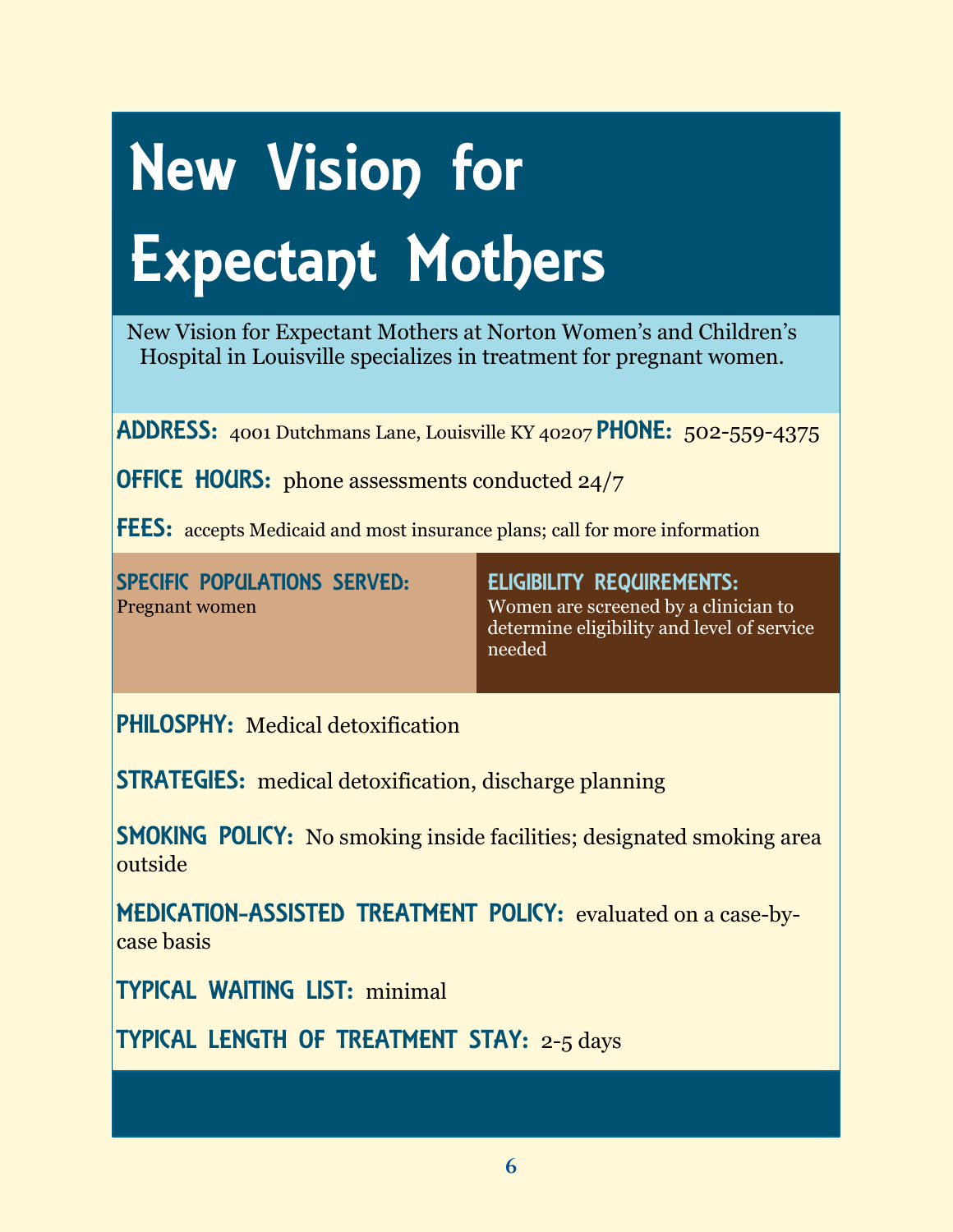## New Vision: Russell County Hospital

New Vision at Russell County Hospital begins with a medically-supervised hospital stay. Patients receive a physical, a complete lab work-up and an assessment. Through discharge planning, the patient will be transferred to an appropriate community-based program.

ADDRESS: 153 Dowell Road, Russell Springs KY 42642 PHONE: 270-866-4141

**OFFICE HOURS:** assessments conducted 24/7 via Emergency Department

**FEES:** accepts Medicaid and most insurance plans; call for more information

#### SPECIFIC POPULATIONS SERVED:

Men and Woman over age 18 Pregnant women are referred to New Vision for Expectant Mothers in Louisville

#### ELIGIBILITY REQUIREMENTS:

Addicted to alcohol, benzos or opiates Experiencing withdrawal symptoms Cannot be under the influence

PHILOSPHY: Medical detoxification

STRATEGIES: medical detoxification, discharge planning

SMOKING POLICY: No smoking; Nicotine Replacement Therapy (patches) available

MEDICATION-ASSISTED TREATMENT POLICY: clients will be tapered using appropriate medications, depending on the particular substances used by the patient

TYPICAL WAITING LIST: minimal

TYPICAL LENGTH OF TREATMENT STAY: 3 days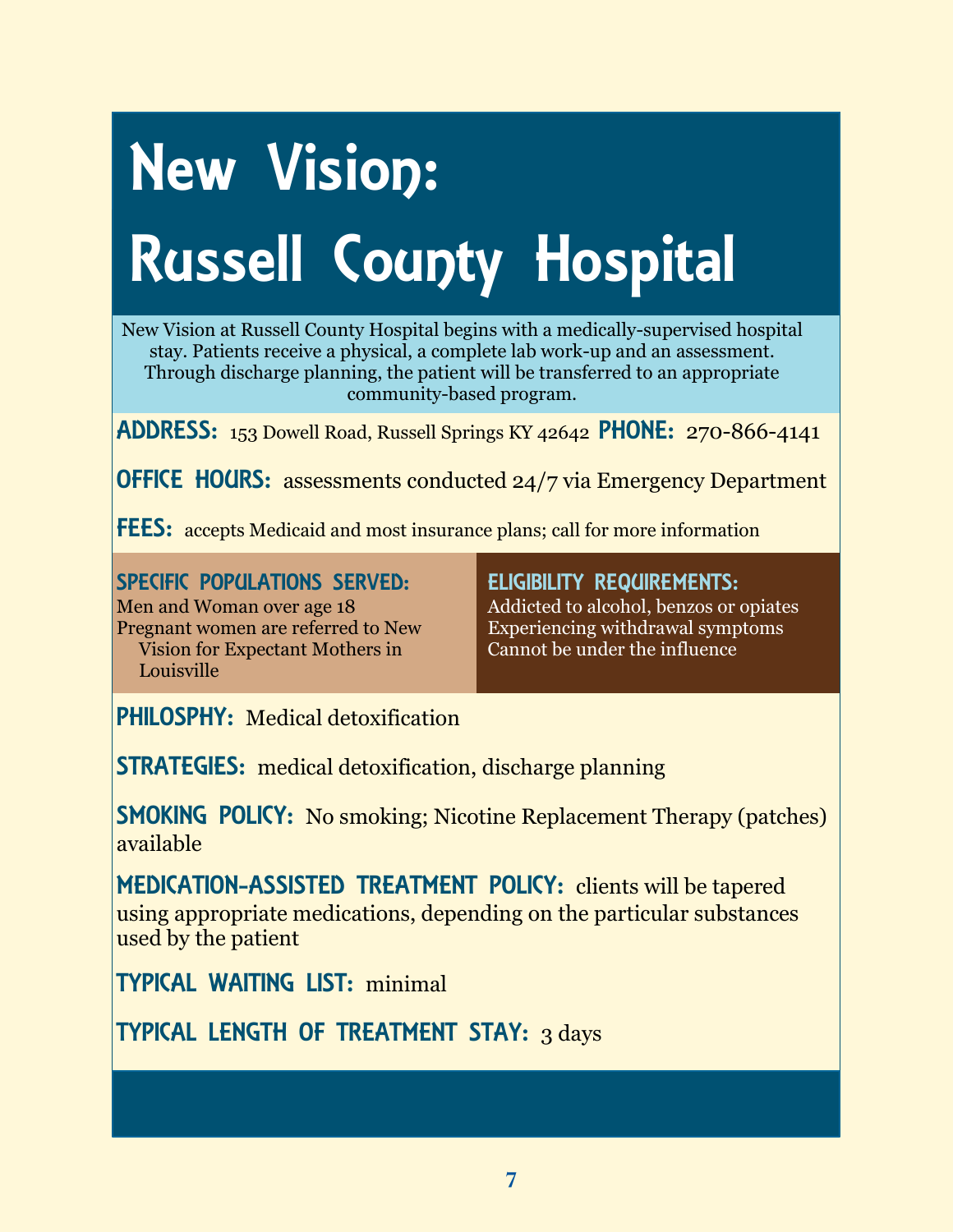### The Ridge Behavioral Health System

The Ridge Behavioral Health System is accredited by the Joint Commission on Accreditation of Health Care Organizations as a 110-bed hospital providing medical detoxification and other substance abuse services, including an Intensive Outpatient program and a Partial Hospitalization program.

ADDRESS: 3050 Rio Dosa Dr, Lexington KY 40509 PHONE: 859-269-2325

**OFFICE HOURS:** in-person assessments conducted 24/7

**FEES:** accepts Medicaid (for outpatient only), most insurance plans and private pay

#### SPECIFIC POPULATIONS SERVED: Women Men

**Adolescents** Children

ELIGIBILITY REQUIREMENTS: Determined via screening

PHILOSPHY: Integrative, multi-disciplinary treatment

STRATEGIES: individual and group therapy, 12-step meetings, psychoeducational courses, relapse prevention, family education

SMOKING POLICY: smoking in designated areas only

MEDICATION-ASSISTED TREATMENT POLICY: only in medical detoxification program

TYPICAL WAITING LIST: Detoxification: none; Inpatient: minimal; IOP / Sober Living: 2-4 weeks

TYPICAL LENGTH OF TREATMENT STAY: Detoxification: 5 days; Inpatient: 28 days; IOP / Sober Living: 2-4 weeks.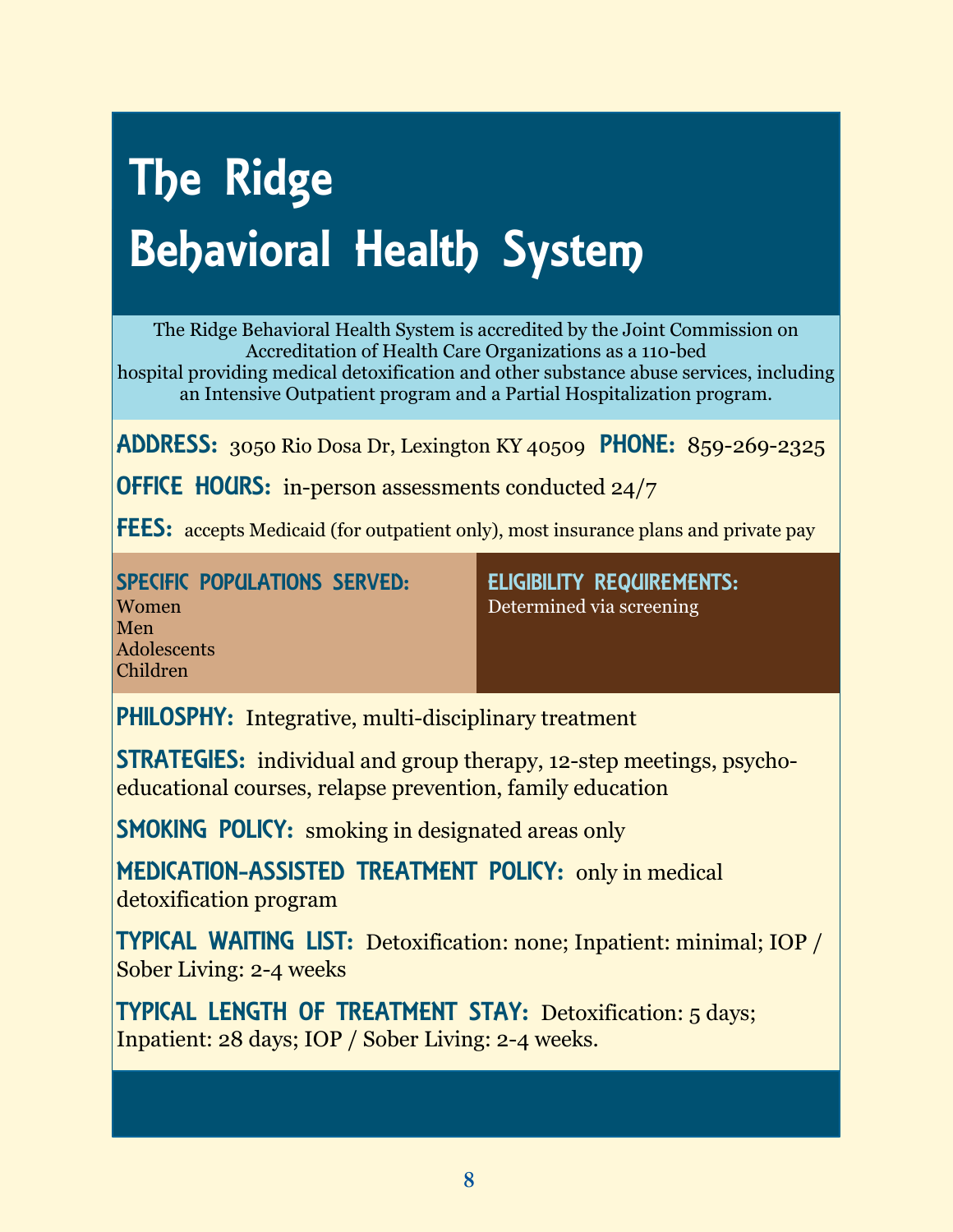# Chrysalis House

Chrysalis House is Kentucky's oldest and largest licensed substance abuse treatment program for women. This comprehensive facility includes a residential facility, apartments and a community center.

ADDRESS: 1589 Hill Rise Dr, Lexington KY 40504 PHONE: 859-254-6026

**OFFICE HOURS:** phone assessments conducted during daytime & evening

**FEES:** no initial fee; client pays a percentage of rent based on income in later phases

SPECIFIC POPULATIONS SERVED: Women over the age of 18 Pregnant women Woman with children

ELIGIBILITY REQUIREMENTS: Women with substance use disorders

PHILOSPHY: Integrative, multi-disciplinary treatment

STRATEGIES: individual and group therapy, 12-step meetings, psychoeducational courses, peer mentoring, community volunteerisn

SMOKING POLICY: smoking in designated areas only

MEDICATION-ASSISTED TREATMENT POLICY: accepts clients using MAT

TYPICAL WAITING LIST: varies

TYPICAL LENGTH OF TREATMENT STAY: 3-6 months in residential, with option to continue aftercare for approximately one year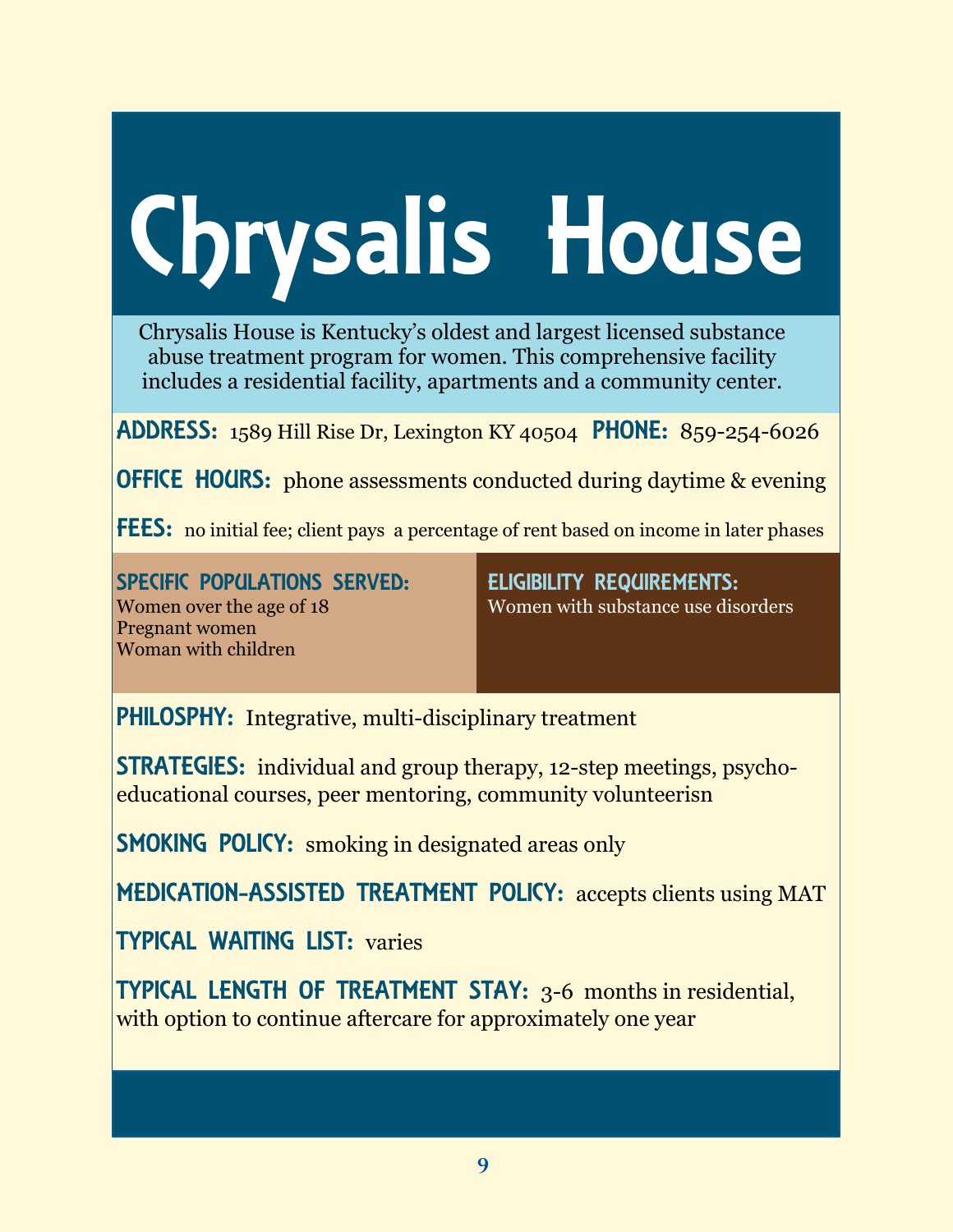## Schwartz Center

The Schwartz Center is an program of bluegrass.org. This 16-bed program offers detoxification and a 28-day inpatient substance abuse treatment.

ADDRESS: 3479 Buckhorn Drive, Ste 106, Lex KY 40511 PHONE: 800-928-8000

**OFFICE HOURS:** phone assessments and crisis counseling available 24/7

FEES: Medicaid, Medicare, insurance and sliding scale fees

SPECIFIC POPULATIONS SERVED: Women and men over the age of 18 ELIGIBILITY REQUIREMENTS: Substance use disorder

PHILOSPHY: Integrative, multi-disciplinary treatment

STRATEGIES: individual therapy, Intensive Outpatient group therapy, psycho-educational groups, family education

SMOKING POLICY: no smoking (including e-cigs). Nicotine Replacement Therapy is available

MEDICATION-ASSISTED TREATMENT POLICY: accepted if a client is receiving Medicated Assisted Treatment prior to admission

TYPICAL WAITING LIST: varies

TYPICAL LENGTH OF TREATMENT STAY: 28 days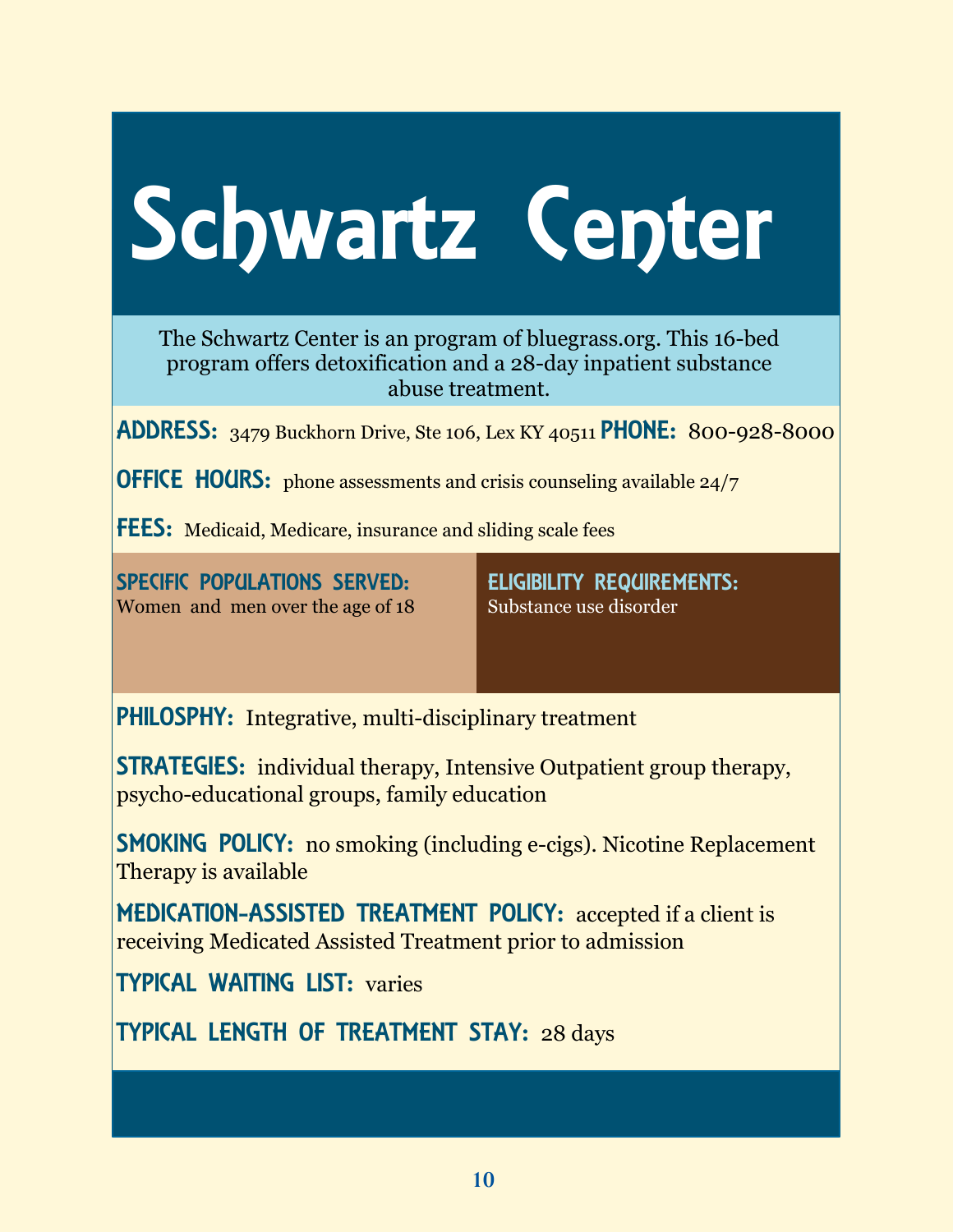# Liberty Place

Liberty Place, part of the Recovery Kentucky program, is a 108-bed Recovery Center for women. Participants move through five phases of the program, eventually moving into Section 8 housing.

ADDRESS: 218 Lake Street, Richmond KY 40475 PHONE: 859-625-0104

**OFFICE HOURS:** phone assessments conducted 24/7

**FEES:** no initial fee; client pays small amount of rent based on income in later phases

#### SPECIFIC POPULATIONS SERVED:

Women over the age of 18 who reside within the 6th congressional district (Anderson, Bath, Bourbon, Clark, Estill, Fayette, Fleming, Franklin, Madison, Menifee, Montgomery, Nicholas, Powell, Robertson, Scott, Wolfe, Woodford, Harrison, Jessamine.)

#### ELIGIBILITY REQUIREMENTS:

Women with substance use disorders who are at risk of homelessness

PHILOSPHY: 12-step

STRATEGIES: addiction education, daily living skills, peer-to-peer mentoring, meetings, skill-building, job responsibilities on-site

SMOKING POLICY: No smoking inside facilities; designated smoking area outside

MEDICATION-ASSISTED TREATMENT POLICY: Suboxone: No. Vivitrol: Yes. Methadone: case-by-base basis.

TYPICAL WAITING LIST: 3 months

TYPICAL LENGTH OF TREATMENT STAY: 9 months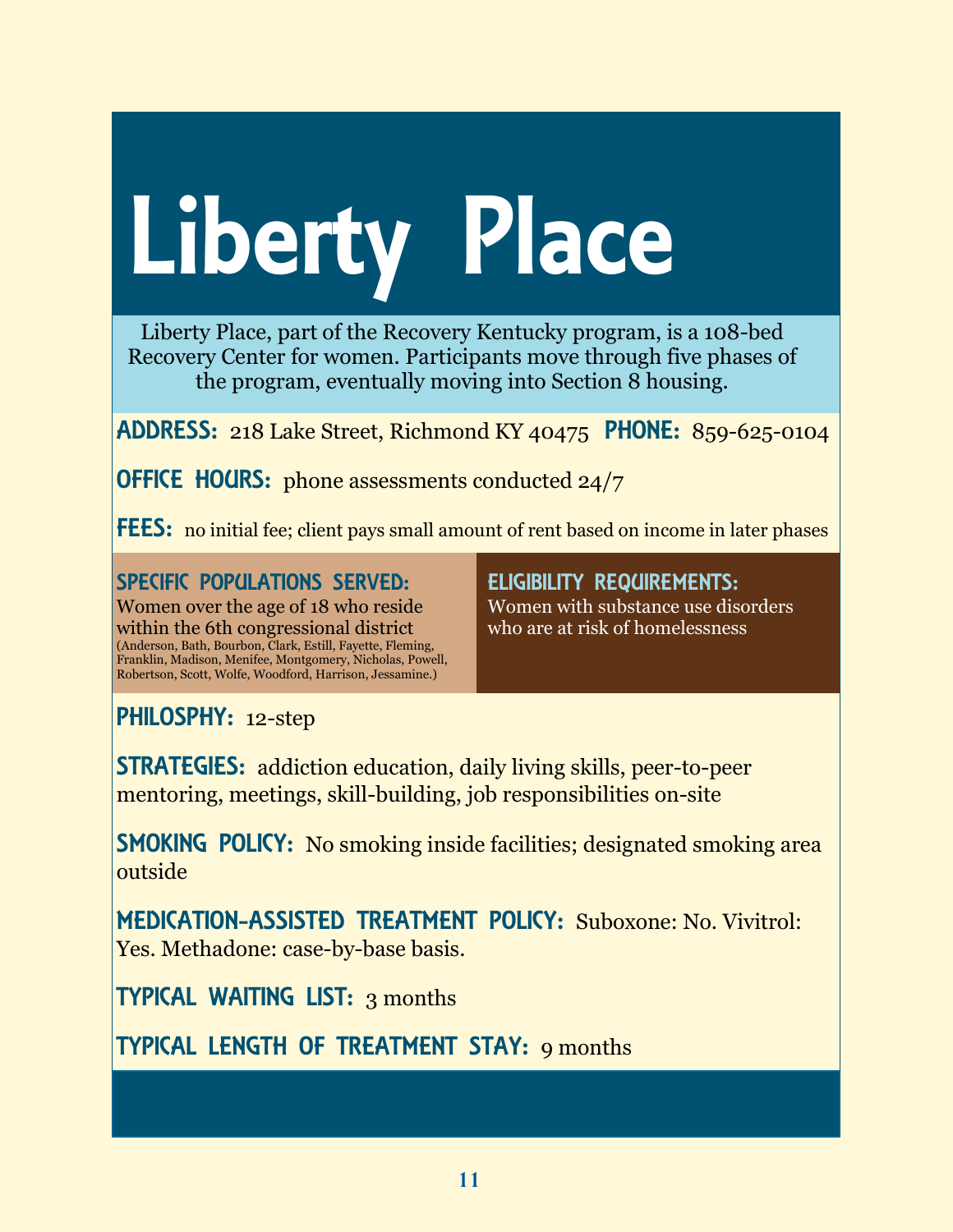## Hope Center: Men's Recovery Program

Since 1996, the Hope Center has operated a highly successful Recovery Program for Men. In 2008, this program expanded to a 110-bed facility, including an 8-bed non-medical detoxification center.

ADDRESS: 250 W Loudon Ave, Lex KY 40508 PHONE: 859-225-4673

**OFFICE HOURS:** phone assessments conducted 24/7

FEES: If client has a legal case in Fayette County: \$600. If client receives SS, SSI, pension or other entitlement income: \$5 per night.

SPECIFIC POPULATIONS SERVED:

Men only Court-ordered clients Drug Court clients Homeless or marginally housed men

#### ELIGIBILITY REQUIREMENTS:

Homeless or at risk for homelessness Desire to stop abusing substances Responsible for own transportation to court appointments

PHILOSPHY: 12-step

STRATEGIES: Recovery Dynamics curriculum, daily living skills, peer-topeer mentoring, meetings, skill-building

SMOKING POLICY: No smoking inside facilities; designated smoking area outside

MEDICATION-ASSISTED TREATMENT POLICY: none accepted

TYPICAL WAITING LIST: minimal

TYPICAL LENGTH OF TREATMENT STAY: 4-6 months, with option for transitional housing afterward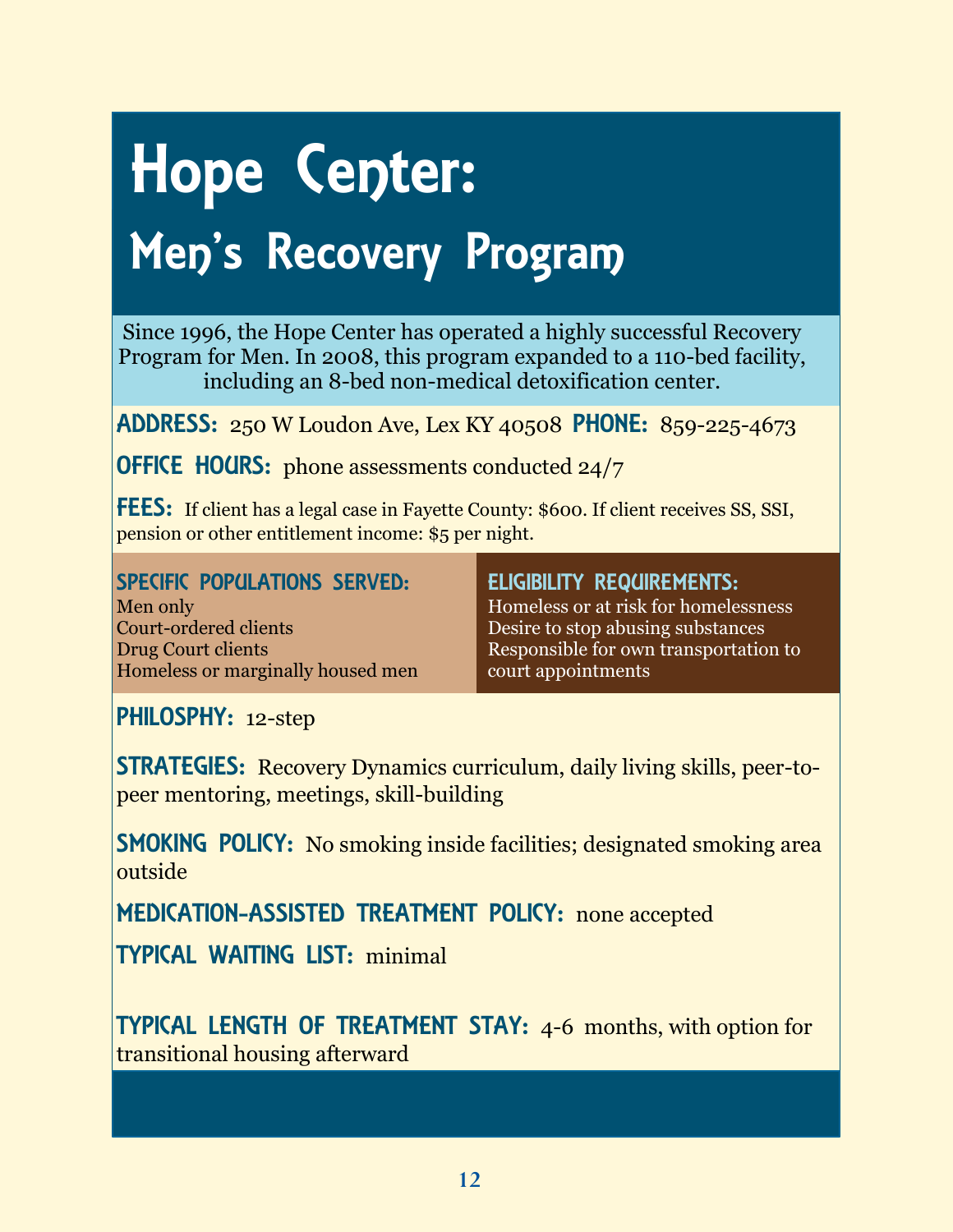## Hope Center: Women's Recovery Program

Since 2002, the Hope Center has operated a highly successful Recovery Program for Women. This residential program includes a Health Clinic, and the option of continuing the program with Transitional Housing upon completion.

ADDRESS: 1524 Versailles Road, Lex KY 40504 PHONE: 859-252-2002

**OFFICE HOURS:** phone assessments conducted 24/7

FEES: Favette County client: \$600; Outside Fayette County: \$900; Out-of-state: \$2500. If client receives income such as SS, SSI: 30% of income. Please call for more information about fees.

SPECIFIC POPULATIONS SERVED: Women only (Pregnant women are referred to Schwartz Center or Chrysalis House) ELIGIBILITY REQUIREMENTS: Homeless or at risk for homelessness Desire to stop abusing substances

PHILOSPHY: 12-step

STRATEGIES: Recovery Dynamics curriculum, daily living skills, peer-topeer mentoring, meetings, skill-building

SMOKING POLICY: No smoking inside facilities; designated smoking area outside

MEDICATION-ASSISTED TREATMENT POLICY: Vivitrol: yes. Suboxone: no

TYPICAL WAITING LIST: Client enters program on Motivation Track and must attend meetings to be eligible for residential treatment. Typically 2-3 months.

TYPICAL LENGTH OF TREATMENT STAY: 7-9 months, with option for recovery housing afterward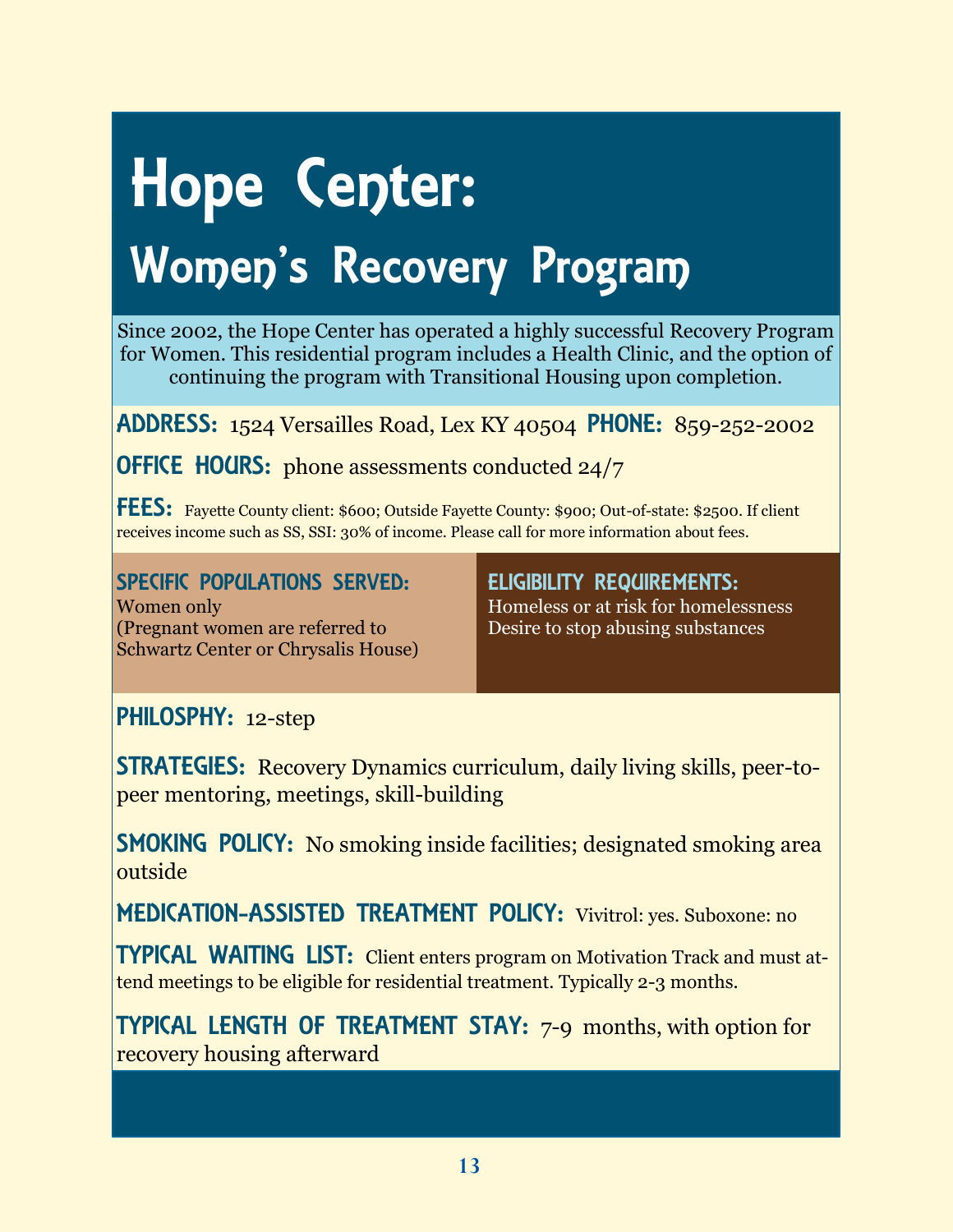## bluegrass.org

Bluegrass.org's Madison County location provides outpatient counseling and Intensive Outpatient (IOP) groups in Richmond.

ADDRESS: 415 Gibson Lane, Richmond KY 40475 PHONE: 800-928-8000

**OFFICE HOURS:** phone assessments and crisis counseling available 24/7

FEES: Medicaid, Medicare, insurance and sliding scale fees

#### SPECIFIC POPULATIONS SERVED: Women Men Children Families

ELIGIBILITY REQUIREMENTS: Substance use disorder and /or Mental health disorder

PHILOSPHY: Integrative, multi-disciplinary treatment

STRATEGIES: individual therapy, Intensive Outpatient group therapy, psycho-educational groups

SMOKING POLICY: smoking in designated areas only

MEDICATION-ASSISTED TREATMENT POLICY: accepts clients receiving MAT elsewhere

TYPICAL WAITING LIST: approximately one week for outpatient; approximately 1-2 weeks for Intensive Outpatient (IOP)

TYPICAL LENGTH OF TREATMENT STAY: depends upon individual needs of the client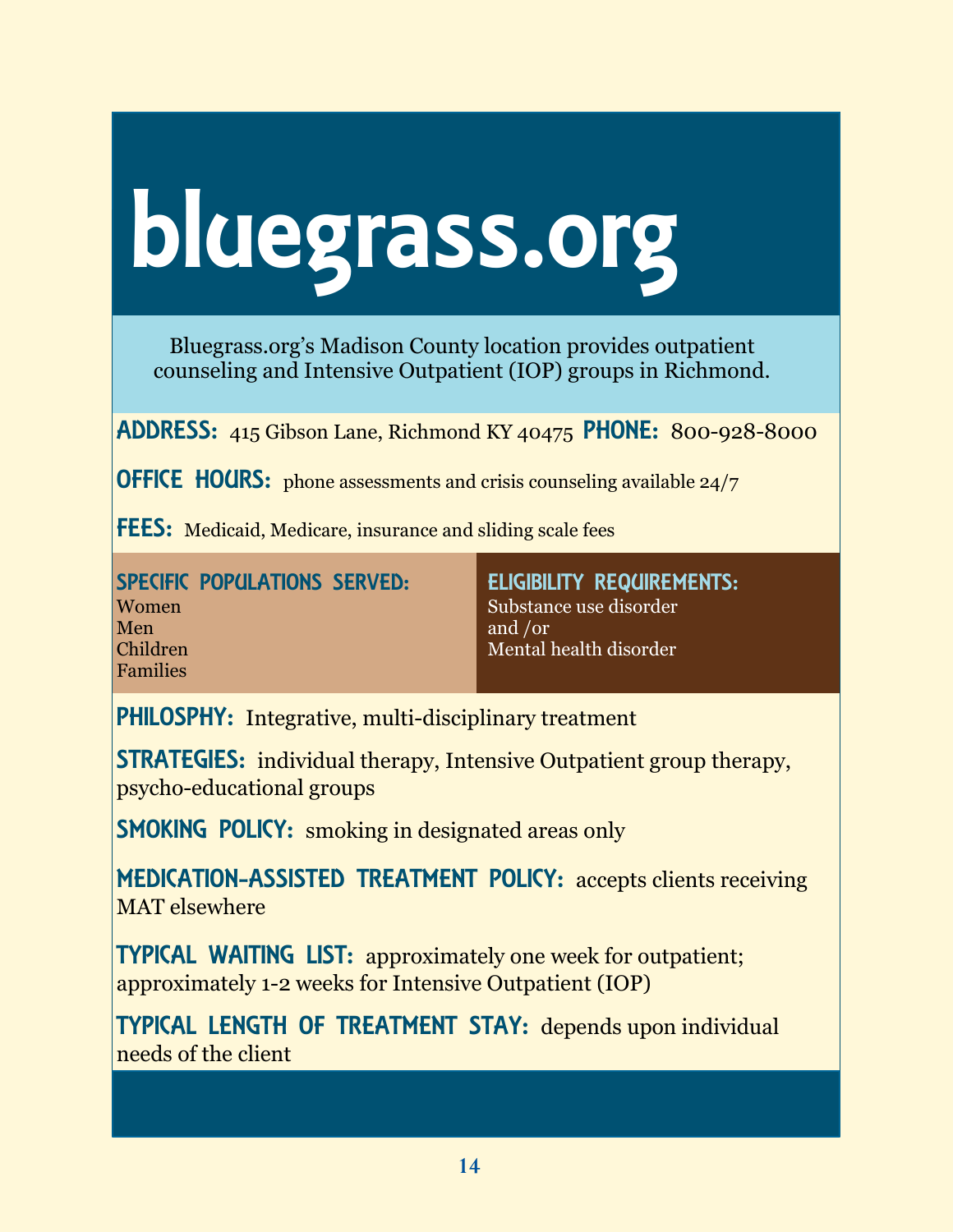## **Center for** Behavioral Health

The Center for Behavioral Health treats substance use disorders through outpatient Medicated-Assisted Treatment. The facility is accredited by the Commission on Accreditation of Rehabilitation Facilities and has been operating in locations across the United States since 1984.

ADDRESS: 1018 Ival James Blvd, Suite C, Richmond KY 40475 PHONE: 859-575-1323

OFFICE HOURS: M-F: 5a—12:30p; Sat –Sun: 6a—7a.

FEES: Assessments: \$50. \$15/day for meds. Call for more information.

SPECIFIC POPULATIONS SERVED: Men and women over age 18 Pregnant women will be referred

elsewhere unless already a patient

at onset of pregnancy

ELIGIBILITY REQUIREMENTS: Addicted to opiates for one year or longer

PHILOSPHY: Medicated-Assisted Treatment

STRATEGIES: individual counseling, group counseling, family counseling, case management, medication monitoring, discharge planning

SMOKING POLICY: No smoking inside facilities; designated smoking area outside

TYPICAL WAITING LIST: none

MEDICATED-ASSISSTED TREATMENT USED: Methadone, Suboxone, Vivitrol

TYPICAL LENGTH OF TREATMENT: varies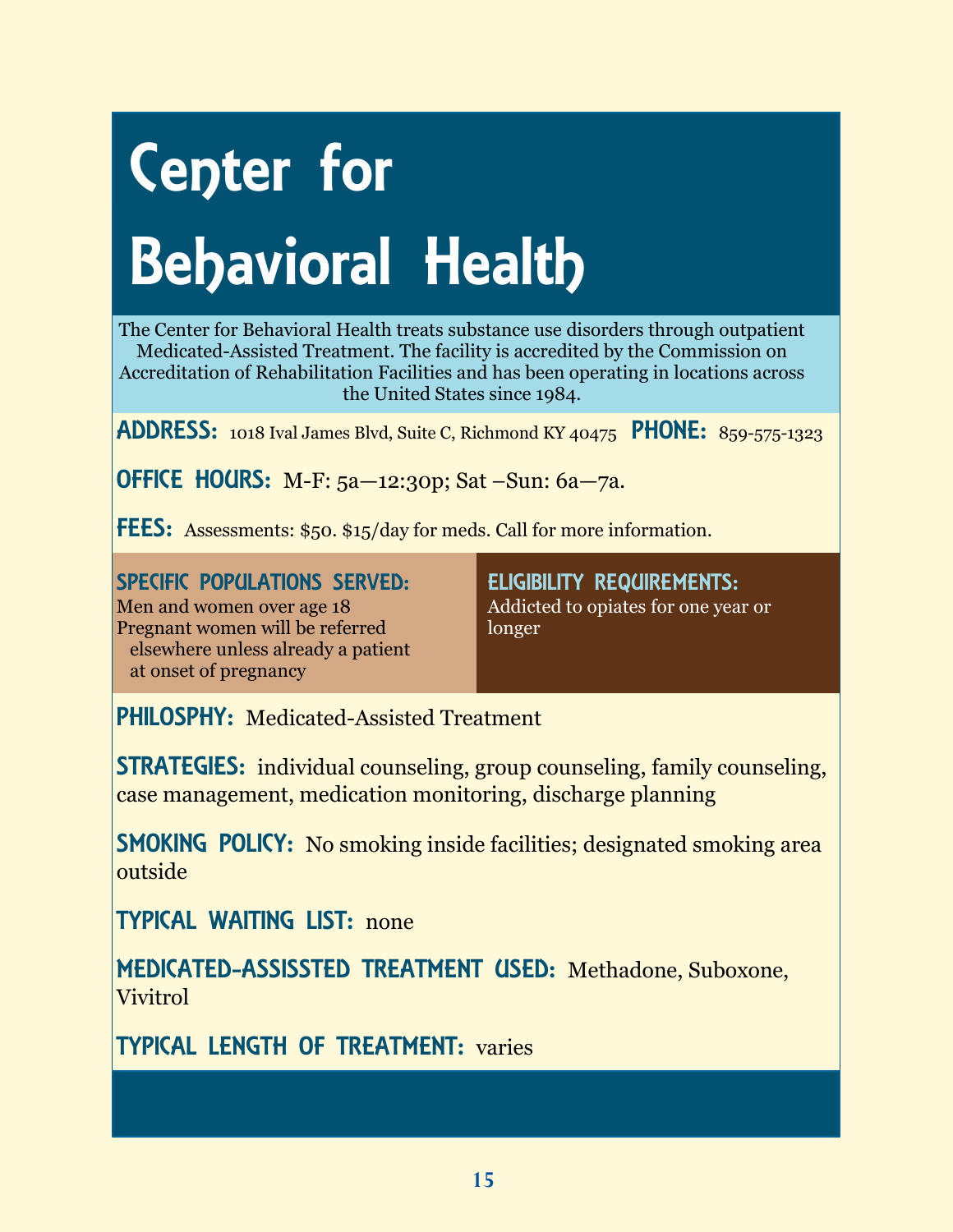## KentuckyOne Health: Urgent Care

This Urgent Care clinic provides Medication-Assisted Treatment (Vivitrol / naltrexone) for patients seeking treatment for opiate and alcohol addiction.

ADDRESS: 103 Alycia Drive, Suite 2, Richmond KY 40475 PHONE: 859-626-0554

OFFICE HOURS: M-F: 8:00a—7:00p

FEES: Accepts Medicaid and most insurance

SPECIFIC POPULATIONS SERVED: Men and women over age 18 Pregnant women will be referred elsewhere unless already a patient at onset of pregnancy

ELIGIBILITY REQUIREMENTS: Addicted to opiates for one year or longer

PHILOSPHY: Medicated-Assisted Treatment

STRATEGIES: case management, medication monitoring

SMOKING POLICY: No smoking inside facilities; designated smoking area outside

TYPICAL WAITING LIST: none

MEDICATED-ASSISSTED TREATMENT USED: Vivitrol

TYPICAL LENGTH OF TREATMENT: varies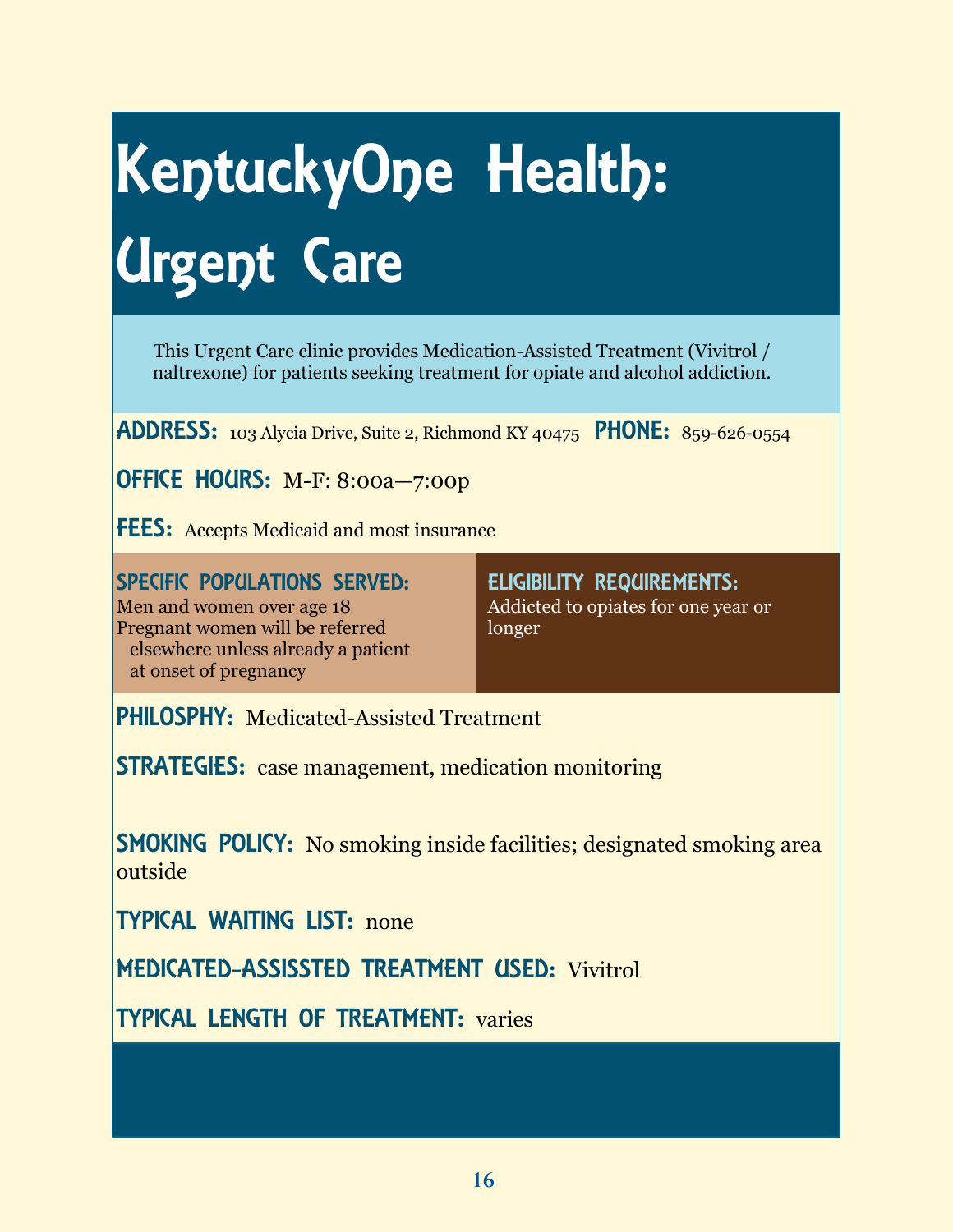## Narcotics Addiction Program (NAP)

Narcotics Addiction Program (NAP) is an program of bluegrass.org. This program offers methadone maintenance and counseling for individuals who are addicted to opiates.

ADDRESS: 3161 Custer Drive, Lex KY 40517 PHONE: 800-928-8000

**OFFICE HOURS:** phone assessments and crisis counseling available 24/7

FEES: Medicaid, Medicare, insurance and sliding scale fees. \$200 intake fee for new clients, payable monthly if necessary. Methadone is \$75 / week, not covered by Medicaid or insurance.

SPECIFIC POPULATIONS SERVED: Women and men over the age of 18. Pregnant women.

ELIGIBILITY REQUIREMENTS: Opioid addiction IV drug use History of failed attempts at abstinence History of prior treatment

PHILOSPHY: Medicated-Assisted Treatment allows individuals to regain control of their life while addressing the issues and coping skills that led to addiction.

STRATEGIES: individual therapy, psycho-educational groups, skillbuilding groups

SMOKING POLICY: no smoking within 50 feet of entrance

TYPICAL WAITING LIST: minimal

TYPICAL LENGTH OF TREATMENT: varies based on individual needs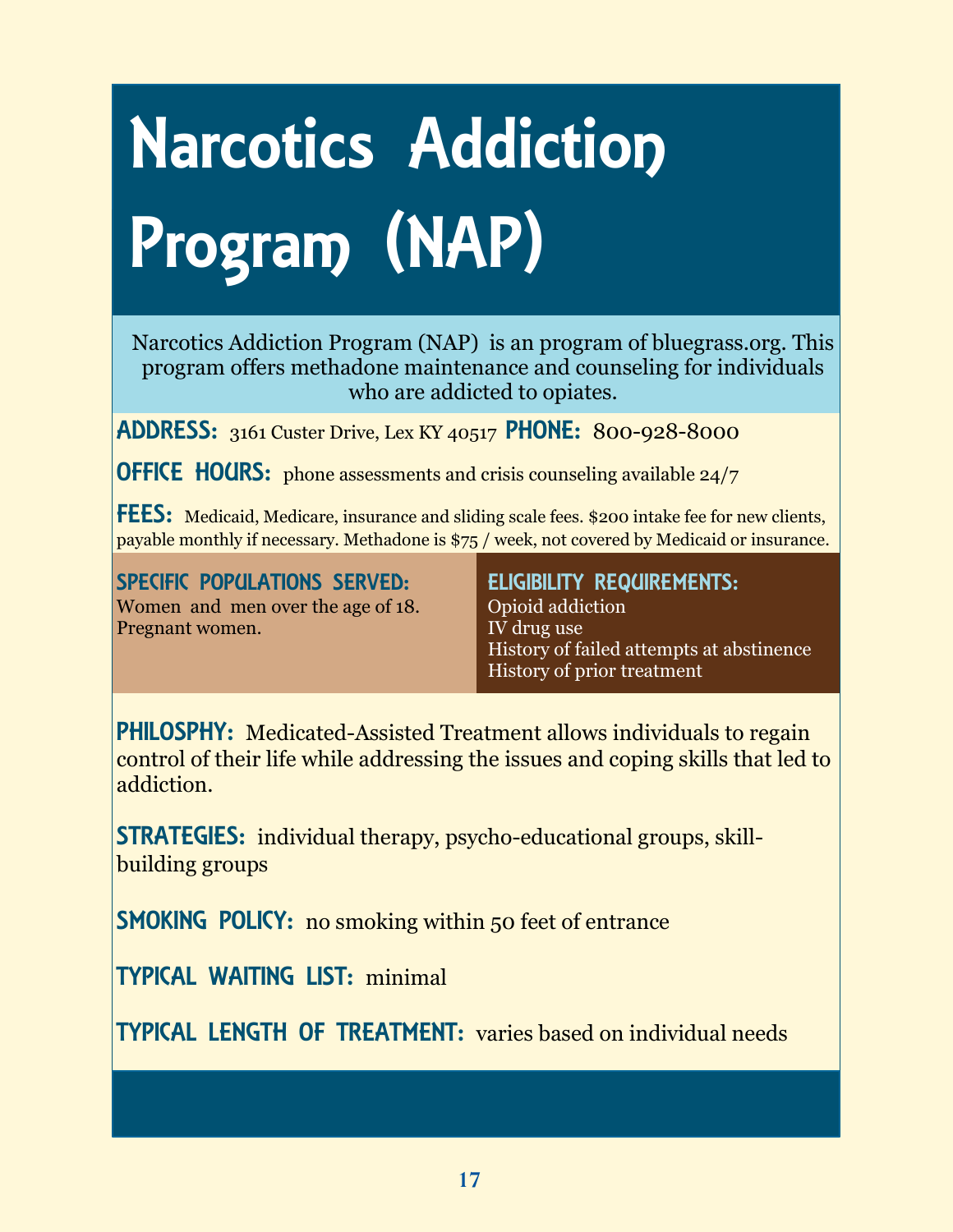# 12-Step Meetings\*

#### **Richmond**

**SUNDAY:** 1:00 Dry Dock (AA) 3:00: Telford YMCA (NA) 6:00 Salvation Army (AA) 6:00 First United Methodist (NA) 8:00 Dry Dock (AA) 8:00: St Thomas Lutheran (AA)

#### **MONDAY:**

12:00 Dry Dock (AA) 12:00 1st United Methodist (AA) 8:00 Dry Dock (AA) 8:00 1st Baptist (AA)

#### **TUESDAY:**

12:00 Dry Dock (AA) 6:00 1st United Methodist (NA) 8:00 1st United Methodist (AA)

#### **WEDNESDAY:**

12:00 Dry Dock (AA) 12:00 1st United Methodist (AA) 8:00 Dry Dock (AA) 8:00 Telford YMCA (AA)

#### **THURSDAY:**

6:30a: 1st United Methodist (AA) 12:00 Dry Dock (AA) 12:00 1st United Methodist (AA) 7:00 1st United Methodist (NA) 8:00 Dry Dock (AA)

#### **FRIDAY:**

12:00 Dry Dock (AA) 8:00 Dry Dock (AA) 8:00 1st United Methodist (AA)

#### Richmond cont…

**SATURDAY:** 12:00 Dry Dock (AA) 6:00 First United Methodist (NA) 8:00 Dry Dock (AA) 8:00: St Thomas Lutheran (AA)

#### Berea

**MONDAY:** 7:00 Union Church (AA)

**WEDNESDAY:** 7:00 Wesley House (United Methodist) (NA)

**THURSDAY:** 8:00 Berea Baptist (AA)

#### **FRIDAY:**

7:00 Wesley House (United Methodist) (NA)

**SATURDAY:** 8:00a: Wesley House (United Methodist) (AA) 7:00 Wesley House (United Methodist) (NA)

Dry Dock: 262 Four Mile Road, Richmond 1st United Methodist: 401 W Main St, Richmond Salvation Army: 1675 E Main St, Richmond St Thomas Lutheran: 1285 Barnes Mill, Richmond 1st Baptist: 425 Eastern Bypass Telford YMCA: 1100 E Main St, Richmond

United Methodist Wesley House: 202 Fee St Berea Union Church: 200 Prospect St, Berea Berea Baptist: 310 Chestnut Street

\*12-Step meetings (Alcoholics Anonymous / Narcotics Anonymous) are self-help support groups . They last approximately one hour, and participants commit to keeping the anonymity of other participants.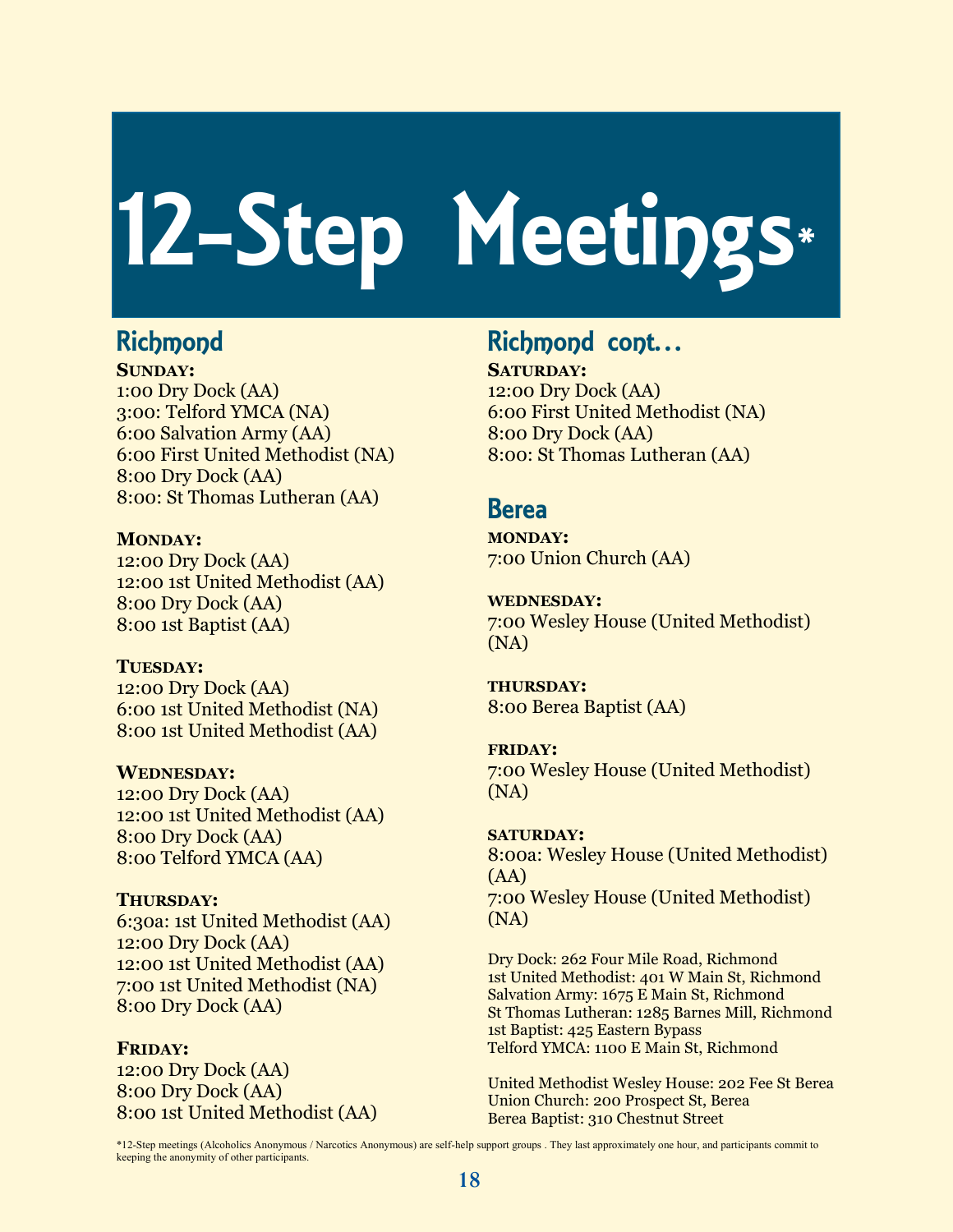## Faith-Based Meetings

### Celebrate Recovery

**FIRST BAPTIST CHURCH:** 425 Eastern Bypass Richmond KY 40475 Contact: Nikki (859-421-0794) Thursdays: 6:00—9:00p

### Reformers Unanimous (R.U.)

**CHURCH ON THE ROCK:**

1049 Richmond Road Berea KY 40403 859-986-1899 Thursdays: 6:30—8:30p

### Upward Bound Ministries

#### **ST JOSEPH BEREA:**

305 Estill Street Berea KY 40403 859-986-1650 Fridays: 7:00—9:00p